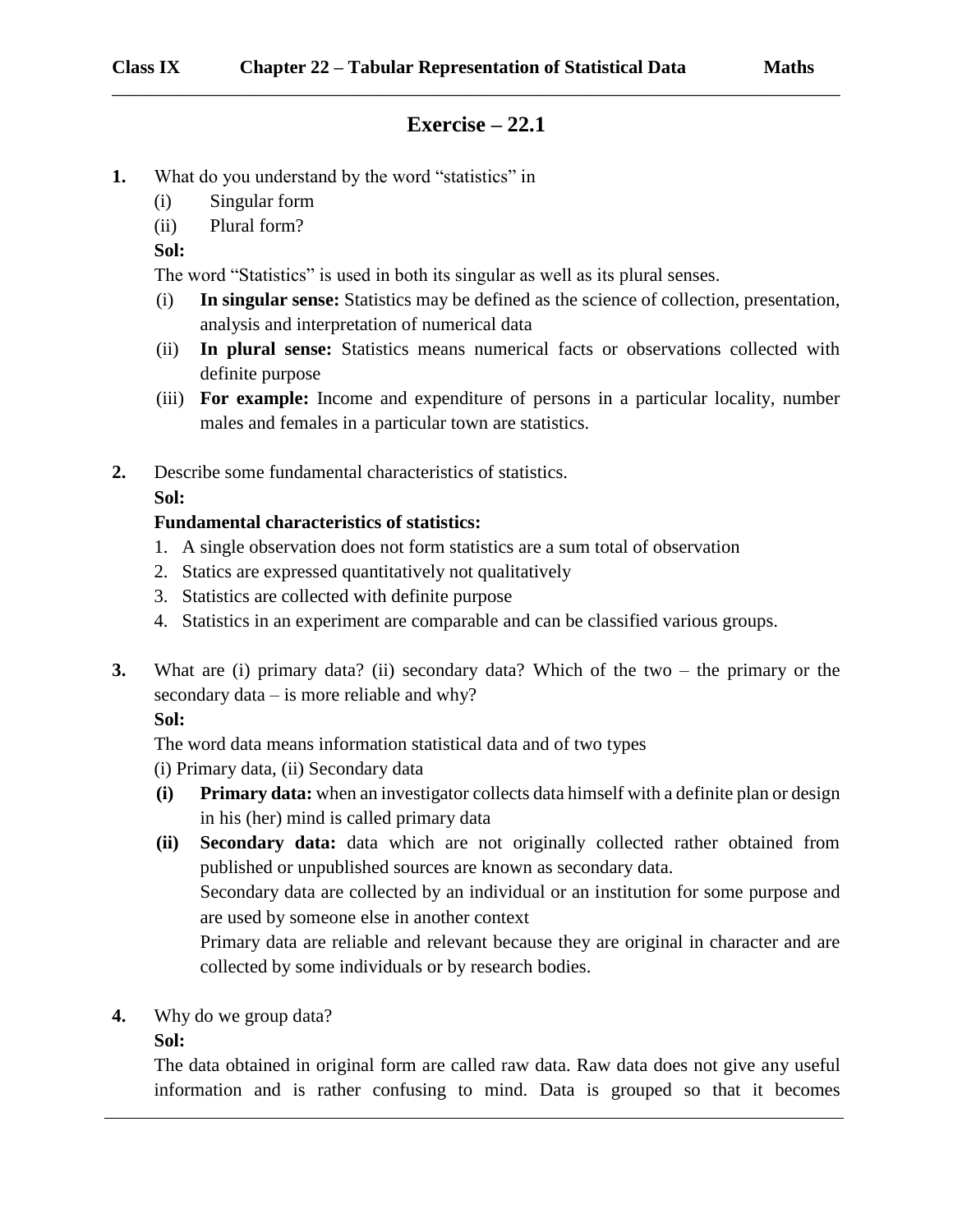understandable can be interpreted. According to various characteristics groups are formed by us. After grouping the data, we are in position to make calculations of certain values which will help us in describing and analyzing the data.

\_\_\_\_\_\_\_\_\_\_\_\_\_\_\_\_\_\_\_\_\_\_\_\_\_\_\_\_\_\_\_\_\_\_\_\_\_\_\_\_\_\_\_\_\_\_\_\_\_\_\_\_\_\_\_\_\_\_\_\_\_\_\_\_\_\_\_\_\_\_\_\_\_\_\_\_\_\_

- **5.** Explain the meaning of the following terms:
	- (i) Variable
	- (ii) Class-integral
	- (iii) Class-size
	- (iv) Class-mark
	- (v) Frequency
	- (vi) Class limits
	- (vii) True class limits

### **Sol:**

- (i) Variable: Any character that can vary from one individual to another is called variable or variable
- (ii) Class interval: In the data each group into which raw data is considered is called a class-interval.
- (iii) Class-size: The different between the true upper limit and lower limit is called the class size of that class.
- (iv) Class mark: The middle value of the class is called as the class mark. Class mark: The middle value of t<br>Class mark =  $\frac{\text{Upper Limit} + \text{Lower Limit}}{2}$
- (v) Frequency: The number of observations corresponding to class is called its frequency.
- (vi) Class limits: Each class is bounded by two figures, called the class limits. The figures on the left side of the classes are called lower limits while figures on the right side are called upper limits.
- (vii) True class limits: if classes are inclusive eg  $15-19, 20-24, 25-29, 30-34$ ..........

Then, true lower limit of class = upper limit of class  $-0.5$ And true upper limit of class = upper limit of class  $+0.5$ Example: true limits of the class 15-19 are  $14 \cdot 5$  and  $19 \cdot 5$ But if because classes are exclusive use like  $10-20, 20-30, 30-40$ ......... Here class limits and true class limits are the same.

**6.** The ages of ten students of a group are given below. The ages have been recorded in years and months:

 $8 - 6$ ,  $9 - 0$ ,  $8 - 4$ ,  $9 - 3$ ,  $7 - 8$ ,  $8 - 11$ ,  $8 - 7$ ,  $9 - 2$ ,  $7 - 10$ ,  $8 - 8$ 

- (i) What is the lowest age?
- (ii) What is the highest age?
- (iii) Determine the range?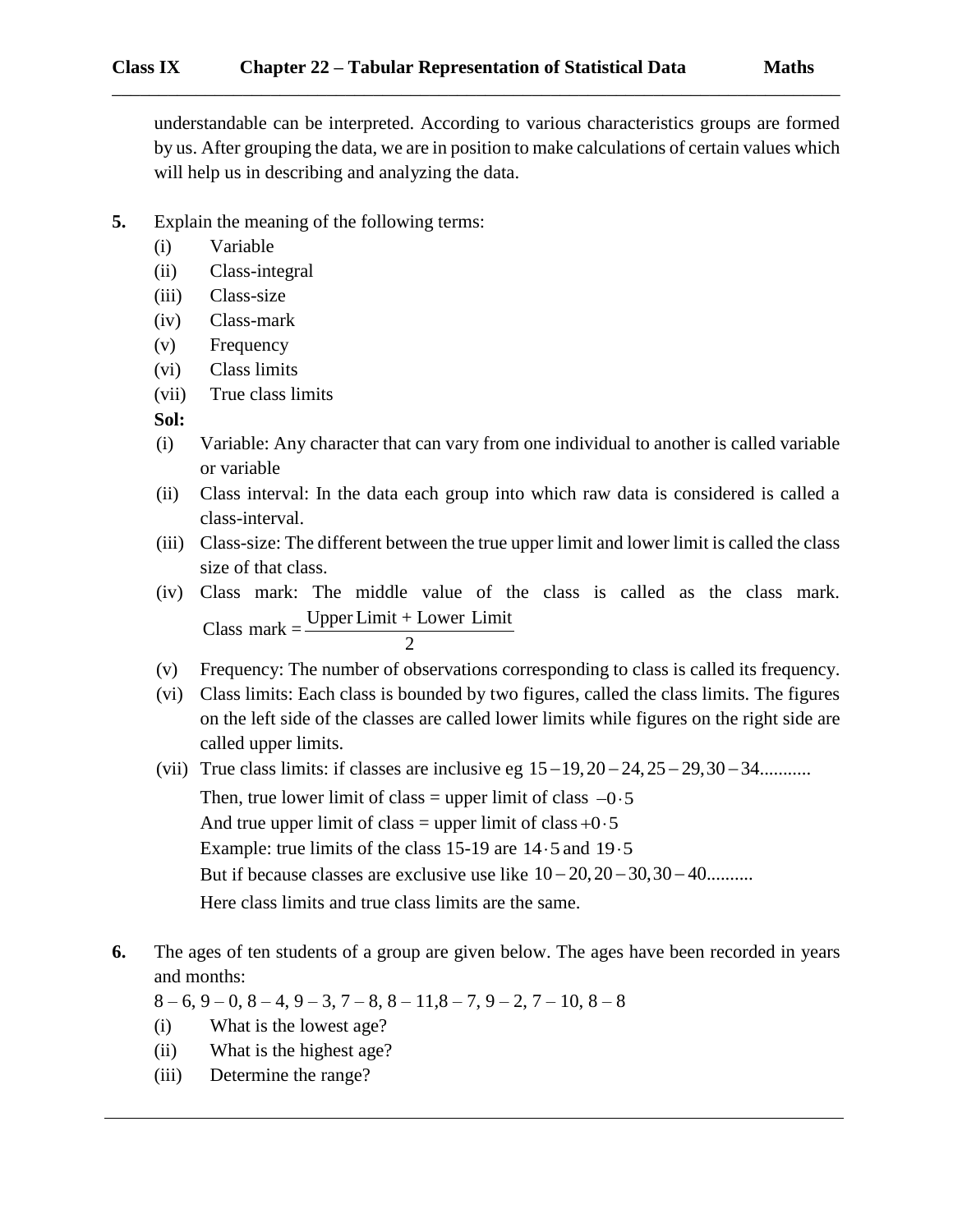#### **Sol:**

The ages of ten students of a group are given below  $8 - 6,9 - 0,8 - 4,9 - 3,7 - 8,8 - 11,8 - 7,9 - 2,7 - 10,8 - 8.$ 

- (i) Lowest age is 7 years, 8 months
- (ii) Highest age is 9 years, 3 months.
- (iii) Range = highest age lowest age  $= 9$  year, 3 months, 7 year, 8 months  $= 1$  year, 7 months
- **7.** The monthly pocket money of six friends is given below: Rs. 45, Rs. 30, Rs. 40, Rs. 50, Rs. 25, Rs. 45.

\_\_\_\_\_\_\_\_\_\_\_\_\_\_\_\_\_\_\_\_\_\_\_\_\_\_\_\_\_\_\_\_\_\_\_\_\_\_\_\_\_\_\_\_\_\_\_\_\_\_\_\_\_\_\_\_\_\_\_\_\_\_\_\_\_\_\_\_\_\_\_\_\_\_\_\_\_\_

- (i) What is the highest pocket money?
- (ii) What is the lowest pocket money?
- (iii) What is the range?
- (iv) Arrange the amounts of pocket money in ascending order.

**Sol:**

The monthly pocket money of six friends is given below:

*Rs Rs Rs Rs Rs* . 45, . 30, .40, Rs. 50, . 25, . 45.

- $(i)$  Highest pocket money = Rs. 50
- $(i)$  Lowest pocket money =  $Rs.25$
- (iii) Range  $= 50 25$  $= 25.$
- (iv) The cumulative amounts of pocket money in ascending order is *Rs 25, Rs<sub></sub> 30, Rs* 40, *Rs* 45, *Rs* 45, *Rs* 50.

### **8.** Write the class-size in each of the following:

- (i)  $0 4$ ,  $5 9$ ,  $10 14$
- (ii)  $10 19$ ,  $20 29$ ,  $30 39$
- (iii)  $100 120$ ,  $120 140$ ,  $160 180$
- (iv)  $0 0.25, 0.25 0.50, 0.50 0.75$
- (v)  $5 5.01, 5.01 5.02, 5.02 5.03$

**Sol:**

(i)  $0 - 4$ ,  $5 - 9$ ,  $10 - 14$ .

True class limits are  $0.5 - 4.5, 4.5 - 9.5, 9.5 - 14.5$ .

- $\therefore$  Class size = 14 · 5 9 · 5 = 5
- (ii)  $10 - 19$ ,  $20 - 29$ ,  $30 - 39$ .

True class limits  $\rightarrow 10 \cdot 5 - 19 \cdot 5, 19 \cdot 5 - 29 \cdot 5, 29 \cdot 5 - 39 \cdot 5$ 

Class size =  $39.5 - 29.5$ 

 $=10$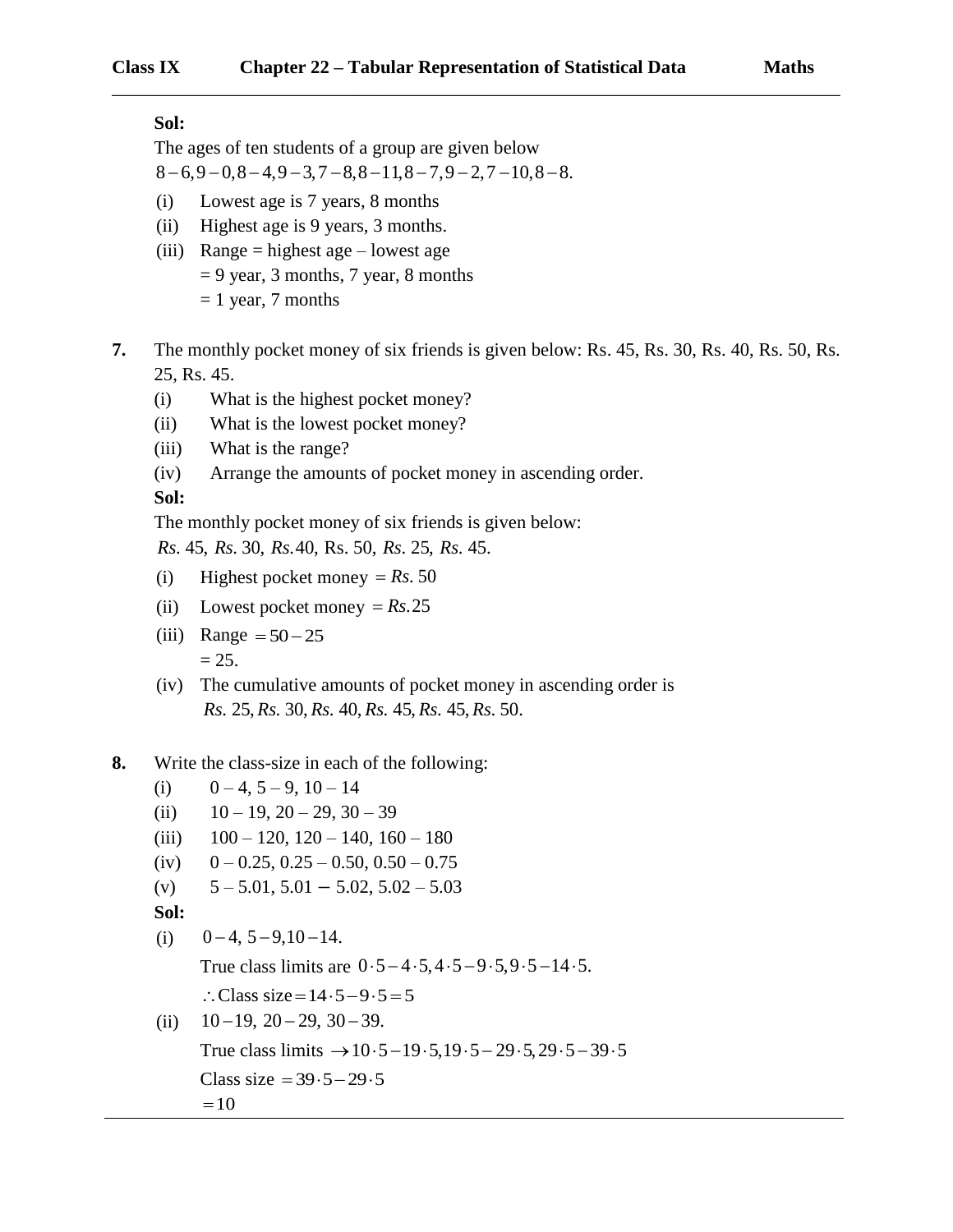(iii)  $100 - 120,120 - 140,160 - 180.$ Here the class limits and true class limits are the same  $\therefore$  Class size = 120 - 100  $=20$ 

(iv)  $0 - 0.25, 0.25 - 0.50, 0.50 - 0.75$ Here the class limits and true class limits are the same  $\therefore$  Class size = 0.25 - 0 = 0.25

(v)  $5 - 5 \cdot 01, 5 \cdot 01 - 5 \cdot 02, 5 \cdot 02 - 5 \cdot 03.$ 

Here the class limits ad true class limits are the same  $\therefore$  Class size = 5 $\cdot$ 01-5 $\cdot$ 0=0 $\cdot$ 01.

- **9.** The final marks in mathematics of 30 students are as follows: 53, 61, 48, 60, 78, 68, 55, 100,67,90 75,88,77,37,84,58,60,48,62,56
	- 44, 58, 52, 64, 98, 59, 70, 39, 50, 60
	- (i) Arrange these marks in the ascending order, 30 to 39 one group, 40 to 49 second group etc.

Now answer the following:

- (ii) What is the highest score?
- (iii) What is the lowest score?
- (iv) What is the range?
- (v) If 40 is the pass mark how many have failed?
- (vi) How many have scored 75 or more?
- (vii) Which observations between 50 and 60 have not actually appeared?
- (viii) How many have scored less than 50?

**Sol:**

The final marks in mathematics of 30 students are as follows:

53, 61, 48, 60, 78, 68, 55, 100, 67, 90, 75, 88, 77, 37, 84, 58, 60, 48, 62, 56, 44, 58, 52, 64, 98, 59, 70, 39, 50, 60.

| (i)  | Group                 | Observations                   |
|------|-----------------------|--------------------------------|
|      | $I(30-39)$            | 37, 39                         |
|      | $II(40-49)$           | 44, 48, 48                     |
|      | $III(50-59)$          | 50, 52, 53, 55, 56, 58, 58, 59 |
|      | $IV(60-69)$           | 60, 60, 60, 61, 62, 64, 67, 68 |
|      | $V(70-79)$            | 70, 55, 77, 78                 |
|      | $VI(80-89)$           | 84,88                          |
|      | $VII(90-99)$          | 90, 98                         |
|      | $VIII(100-109)$       | 100                            |
| (ii) | Highest score $= 100$ |                                |
|      |                       |                                |

(iii) Lowest score  $= 37$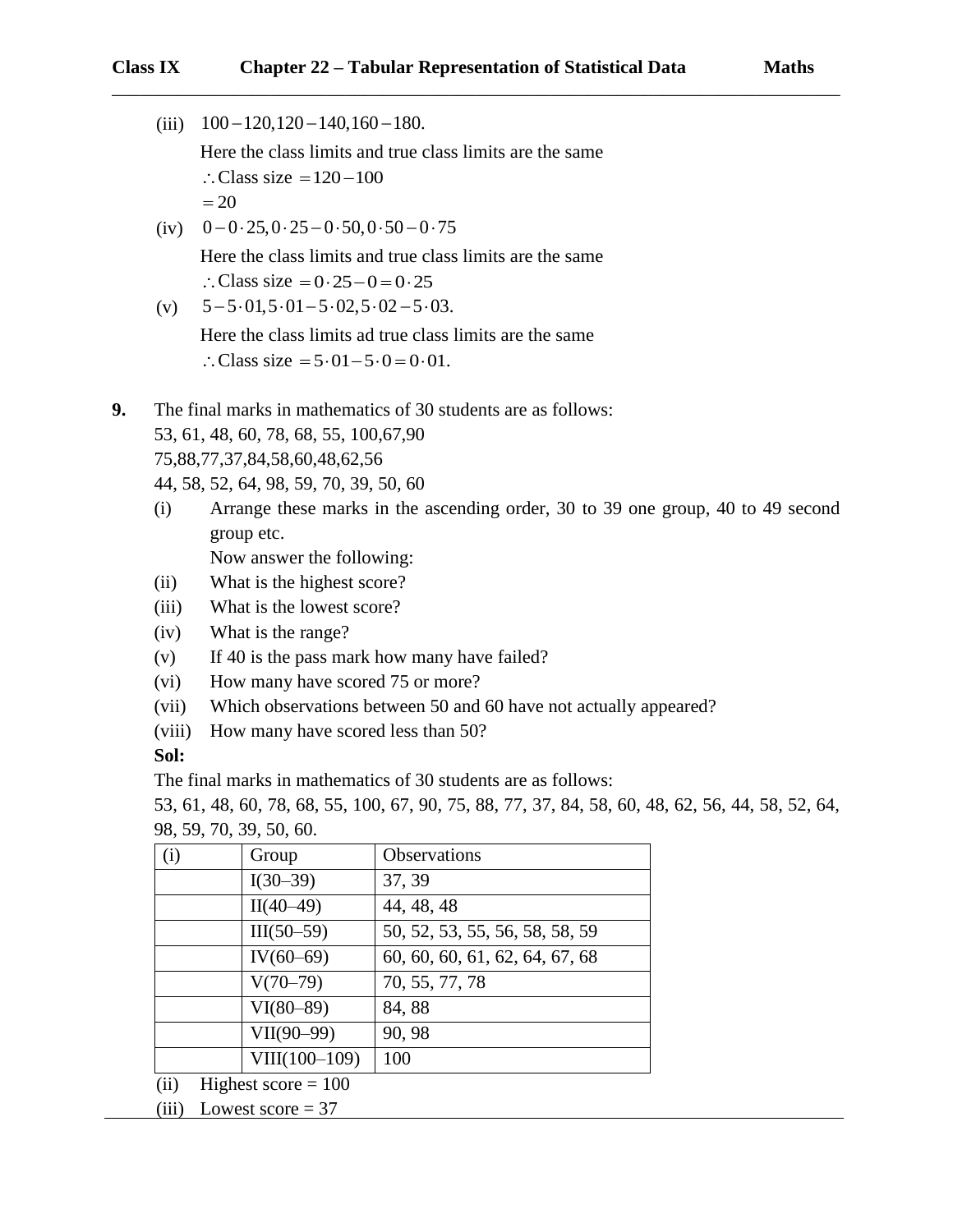#### **Class IX Chapter 22 – Tabular Representation of Statistical Data Maths**

- (iv) Range =  $100 37 = 63$
- (v) If 40 is the pass mark, 2 students have failed
- (vi) 8 students have scored 75 or more
- (vii) Observation 51, 54, 57 between 50 and 60 have not actually appeared
- (viii) 5 students have scored less than 50

**10.** The weights of new born babies (in kg) in a hospital on a particular day are as follows: 2.3, 2.2, 2.1, 2.7, 2.6, 3.0, 2.5, 2.9, 2.8, 3.1, 2.5, 2.8, 2.7, 2.9, 2.4

\_\_\_\_\_\_\_\_\_\_\_\_\_\_\_\_\_\_\_\_\_\_\_\_\_\_\_\_\_\_\_\_\_\_\_\_\_\_\_\_\_\_\_\_\_\_\_\_\_\_\_\_\_\_\_\_\_\_\_\_\_\_\_\_\_\_\_\_\_\_\_\_\_\_\_\_\_\_

- (i) Rearrange the weights in descending order.
- (ii) Determine the highest weight.
- (iii) Determine the lowest weight.
- (iv) Determine the range.
- (v) How many babies were born on that day?
- (vi) How many babies weigh below 2.5 kg?
- (vii) How many babies weigh more than 2.8 kg?
- (viii) How many babies weigh 2.8 kg?

**Sol:**

The weights of new born babies (in kg) area as follows

 $2 \cdot 3, 2 \cdot 2, 2 \cdot 1, 2 \cdot 7, 2 \cdot 6, 2 \cdot 5, 3 \cdot 0, 2 \cdot 8, 2 \cdot 9, 3 \cdot 1, 2 \cdot 5, 2 \cdot 8, 2 \cdot 7, 2 \cdot 9, 2 \cdot 4.$ 

- (i) The weights in descending order  $3.1, 3.0, 2.9, 2.9, 2.8, 2.8, 2.7, 2.7, 2.6, 2.5, 2.5, 2.4, 2.3, 2.2, 2.1.$
- (ii) The highest weight  $= 3.1kg$
- (iii) The lowest weight  $= 2.1 kg$
- $(iv)$  Range =  $3 \cdot 1 2 \cdot 1 = 1 \cdot 0$ *kg*
- (v) 15 babies were born on that particular day
- (vi) 4 babies weight below 2 5 *kg*
- (vii) Weight more than  $2.8kg$  are 4-babies.
- (viii) Weight  $2.8kg \rightarrow 2$  babies

**11.** The number of runs scored by a cricket. player in 25 innings are as follows:

26, 35, 94, 48, 82, 105, 53, 0, 39, 42, 71, 0, 64, 1.5, 34, 67, 0, 42, 124, 84, 54, 48, 139, 64, 47.

- (i) Rearrange these runs in ascending order.
- (ii) Determine the player, is highest score.
- (iii) How many times did the player not score a run?
- (iv) How many centuries did he score?
- (v) How many times did he score more than 50 runs?

#### **Sol:**

The numbers of runs scored by a player in 25 innings are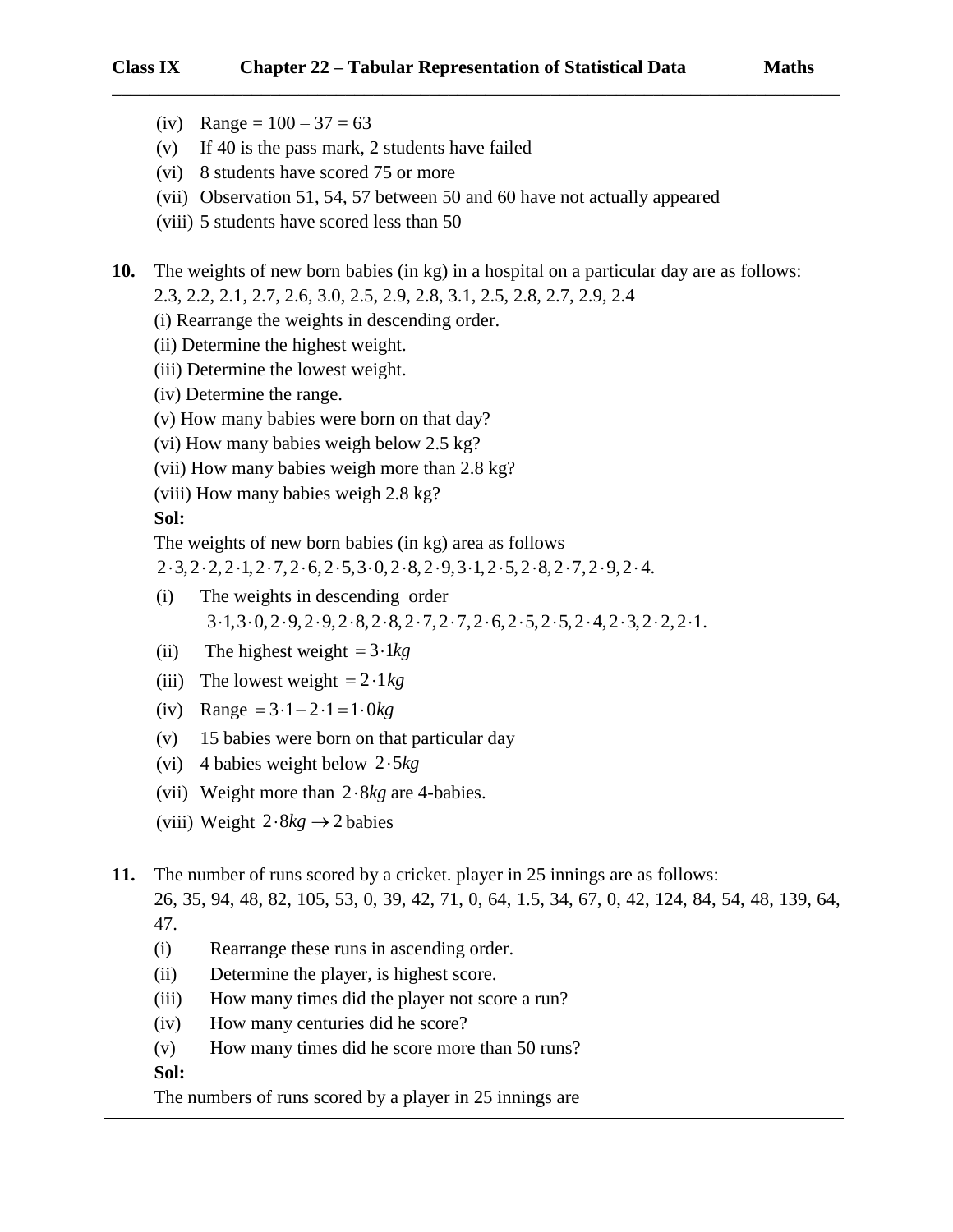26, 35, 94, 48, 82, 105, 53, 0, 39, 42, 71, 0, 64, 15, 34, 15, 34, 67, 0, 42, 124, 84, 54, 48, 139, 64, 47 (i) Runs in ascending order are 0, 0, 0, 15, 26, 34, 35, 39, 42, 42, 47, 48, 48, 53, 54, 64, 64, 67, 71, 82, 84, 94, 105, 124, 139. (ii) The highest number  $= 139$ (iii) The player did not score any run 3 times (iv) He scored 3 centuries (v) He scored more than 50 run 12 times. **12.** The class size of a distribution is 25 and the first class-interval is 200-224. There are seven class-intervals. (i) Write the class-intervals. (ii) Write the class-marks of each interval. **Sol:** Given, Class size  $= 25$ First class interval  $= 200 - 224$ (i) Seven class intervals are:  $200 - 240,225 - 249,250 - 274,275 - 299,300 - 324,325 - 349,350 - 374.$ (ii) Class mark of  $200 - 224 = \frac{200 + 224}{2} = \frac{424}{3} = 212$ 2 2  $-224 = \frac{200 + 224}{ } = \frac{424}{ } =$ Class mark of  $225 - 249 = \frac{225 + 249}{2} = \frac{474}{3} = 237$ 2 2  $-249 = \frac{225 + 249}{ } = \frac{474}{ } =$ Class mark of  $250 - 274 = \frac{250 + 274}{2} = \frac{524}{3} = 262$ 2 2  $-274 = \frac{250 + 274}{ } = \frac{524}{ } =$ Class mark of  $300 - 324 = \frac{300 + 324}{2} = \frac{624}{3} = 312$ 2 2  $-324 = \frac{300 + 324}{ } = \frac{624}{ } =$ Class mark of  $325 - 349 = \frac{325 + 349}{2} = \frac{674}{3} = 337$ 2 2  $-349 = \frac{325 + 349}{ } = \frac{674}{ } =$ Class mark of  $350 - 374 = \frac{350 + 374}{2} = \frac{724}{3} = 362$ . 2 2  $-374 = \frac{350 + 374}{ } = \frac{724}{ } =$ **13.** Write the class size and class limits in each of the following: (i) 104, 114, 124, 134, 144, 154, and 164 (ii) 47, 52, 57, 62, 67, 72, 77, 82, 87, 92, 97 and 102 (iii) 12.5, 17.5, 22.5, 27.5, 32.5, 37.5, 42.5, 47.5 **Sol:** (i) 104, 114, 124, 134, 144, 154 and 102 Class size =  $114 - 104 = 10$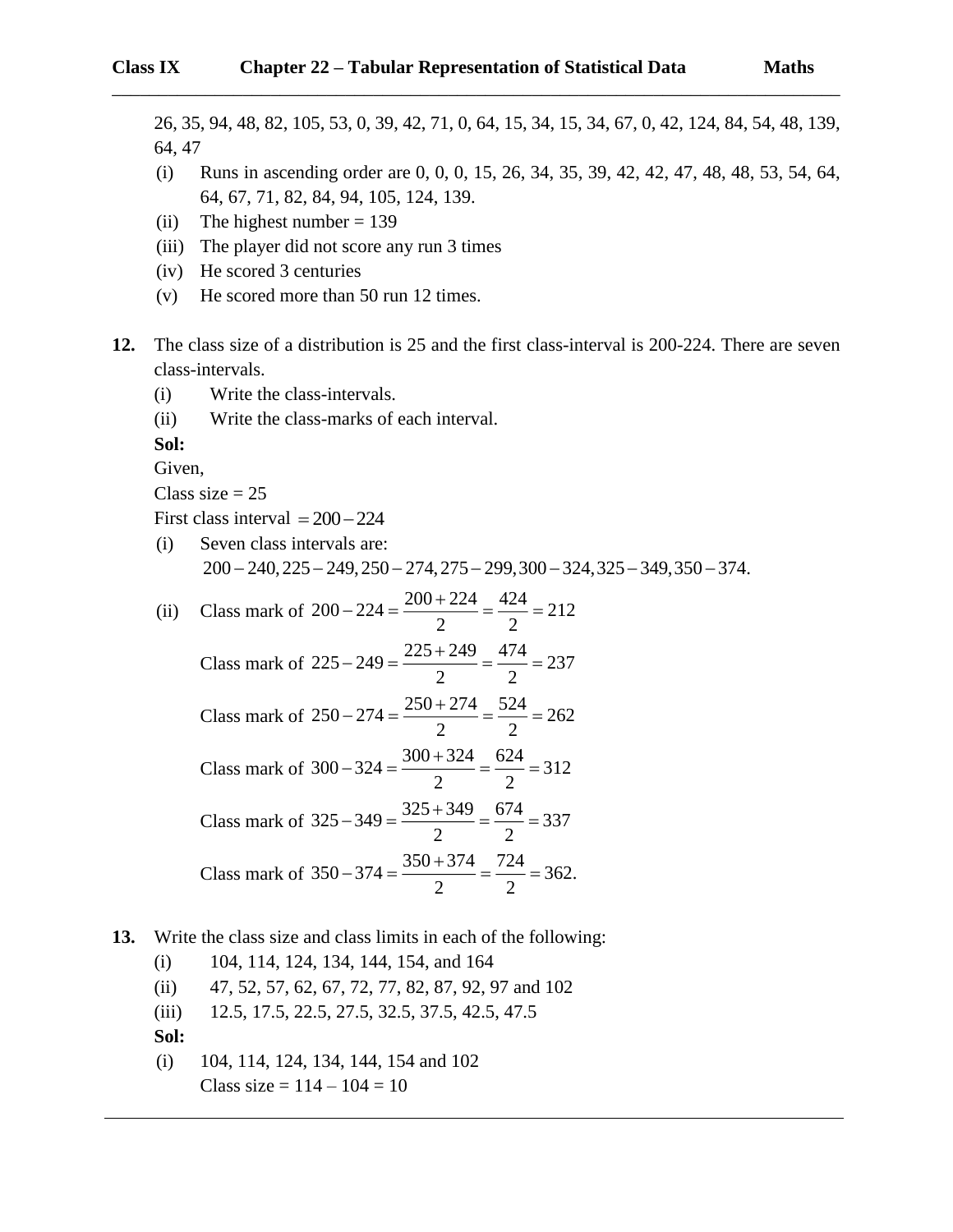## **Class IX Chapter 22 – Tabular Representation of Statistical Data Maths**

| Class mark | class<br>Lower<br>limit    | class<br>Upper<br>limit              | Class limit |
|------------|----------------------------|--------------------------------------|-------------|
| 104        | $104 - \frac{10}{1} = 99$  | $104 + \frac{10}{2} = 109$           | 99-109      |
| 114        | $114 - \frac{10}{2} = 109$ | $\frac{1}{114} + \frac{10}{2} = 119$ | 109-119     |
| 124        | 119                        | 129                                  | 119-129     |
| 134        | 129                        | 139                                  | 129-139     |
| 144        | 139                        | 149                                  | 139-149     |
| 154        | 149                        | 159                                  | 149-159     |
| 164        | 159                        | 169                                  | 159-169     |

\_\_\_\_\_\_\_\_\_\_\_\_\_\_\_\_\_\_\_\_\_\_\_\_\_\_\_\_\_\_\_\_\_\_\_\_\_\_\_\_\_\_\_\_\_\_\_\_\_\_\_\_\_\_\_\_\_\_\_\_\_\_\_\_\_\_\_\_\_\_\_\_\_\_\_\_\_\_

# (ii) 47, 52, 57, 62, 67, 72, 79, 82, 87, 92, 97, 1102 Class size  $= 52 - 47 = 5$

| Class mark | class<br>Lower<br>limit       | class<br>Upper<br>limit             | Class limit    |
|------------|-------------------------------|-------------------------------------|----------------|
| 47         | $47 \cdot \frac{5}{2} = 44.5$ | $\frac{1}{47 + \frac{5}{2}} = 49.5$ | $44.5 - 49.5$  |
| 52         | 49.5                          | 54.5                                | $49.5 - 54.5$  |
| 57         | 54.5                          | 59.5                                | $54.5 - 59.5$  |
| 62         | 59.5                          | 64.5                                | $59.5 - 64.5$  |
| 67         | 64.5                          | 69.5                                | $64.5 - 69.5$  |
| 72         | 69.5                          | 74.5                                | $69.5 - 74.5$  |
| 77         | 74.5                          | 79.5                                | $74.5 - 79.5$  |
| 82         | 79.5                          | 84.5                                | $79.5 - 84.5$  |
| 87         | 84.5                          | 89.5                                | $84.5 - 89.5$  |
| 92         | 89.5                          | 94.5                                | $89.5 - 94.5$  |
| 97         | 94.5                          | 99.5                                | $94.5 - 99.5$  |
| 102        | 99.5                          | 104.5                               | $99.5 - 104.5$ |

#### (iii) Class size  $= 17 \cdot 5 - 12 \cdot 5 = 5$

| Class mark | class<br>Lower<br>limit       | class<br>Upper<br>limit                           | Class limit |
|------------|-------------------------------|---------------------------------------------------|-------------|
| 12.5       | $12.5 - \frac{5}{2} = 10$     | $12.5 + \frac{5}{2} = 15$                         | $10 - 15$   |
| 17.5       |                               | $17.5 - 2.5 = 15$   $17.5 + 2.5 = 20$   $15 - 20$ |             |
| 22.5       | $22 \cdot 5 - 2 \cdot 5 = 20$ | $22 \cdot 5 + 2 \cdot 5 = 25$                     | $20 - 25$   |
| 27.5       |                               | $27.5 - 2.5 = 25$   $27.5 + 2.5 = 30$             | $25 - 30$   |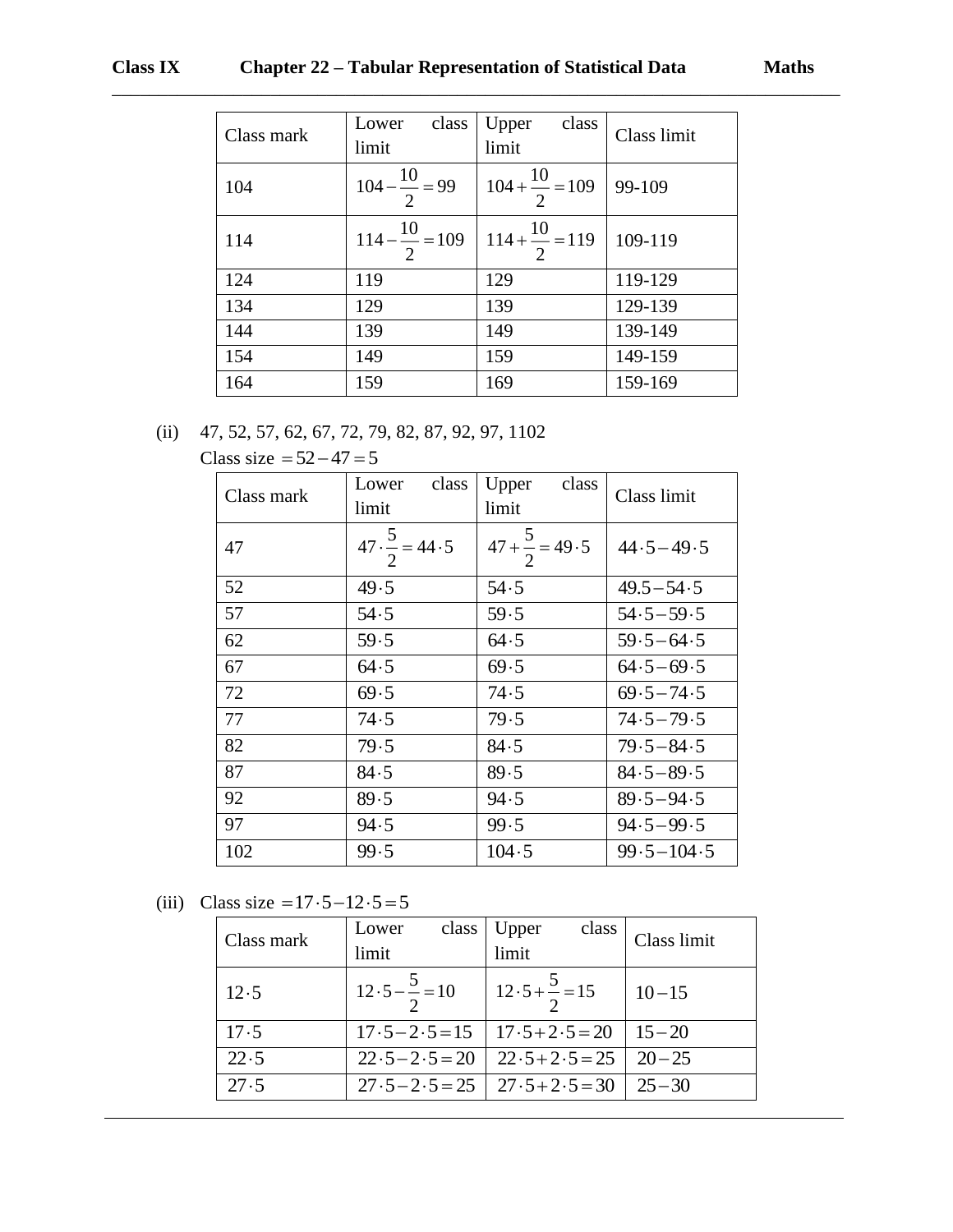| 32.5 | $32.5 - 2.5 = 30$   $32.5 + 2.5 = 35$   $30 - 35$ |  |
|------|---------------------------------------------------|--|
| 37.5 | $37.5 - 2.5 = 35$   $37.5 + 2.5 = 40$   $35 - 40$ |  |
| 42.5 | $42.5 - 2.5 = 40$ $42.5 + 2.5 = 40$ $40 - 45$     |  |
| 47.5 | $47.5 - 2.5 = 45$   $47.5 + 2.5 = 45$   $45 - 50$ |  |

**14.** Following data gives the number of children in 40 families: 1,2,6,5,1,5, 1,3,2,6,2,3,4,2,0,0,4,4,3,2,2,0,0,1,2,2,4,3, 2,1,0,5,1,2,4,3,4,1,6,2,2. Represent it in the form of a frequency distribution. **Sol:**

| Number of children | Tally marks | Number of families |
|--------------------|-------------|--------------------|
|                    |             |                    |
|                    |             |                    |
|                    |             | 12                 |
| $\mathbf{c}$       |             | 5                  |
|                    |             | 6                  |
|                    |             |                    |
|                    |             |                    |

**15.** The marks scored by 40 students of class IX in mathematics are given below: 81, 55, 68, 79, 85, 43, 29, 68, 54, 73, 47, 35, 72, 64, 95, 44, 50, 77, 64, 35, 79, 52, 45, 54, 70, 83, 62, 64, 72, 92, 84, 76, 63, 43, 54, 38, 73, 68, 52, 54.

Prepare a frequency distribution with class size of 10 marks. **Sol:**

| <b>Marks</b> | Tally marks | Frequency      |
|--------------|-------------|----------------|
| $20 - 30$    |             | 1              |
| $30 - 40$    | Ш           | 3              |
| $40 - 50$    | IIIII       | 5              |
| 50-60        |             | 8              |
| 60-70        | IIII III    | 8              |
| 70-80        |             | 9              |
| 80-90        | Ⅲ           | 4              |
| 90-100       |             | $\overline{2}$ |
|              |             | Total = $40$   |

**16.** The heights (in cm) of 30 students of class IX are given below: 155, 158, 154, 158, 160, 148, 149, 150, 153, 159, 161, 148, 157, 153, 157, 162, 159, 151, 154, 156, 152, 156, 160, 152, 147, 155, 163, 155, 157, 153. Prepare a frequency distribution table with 160-164 as one of the class intervals.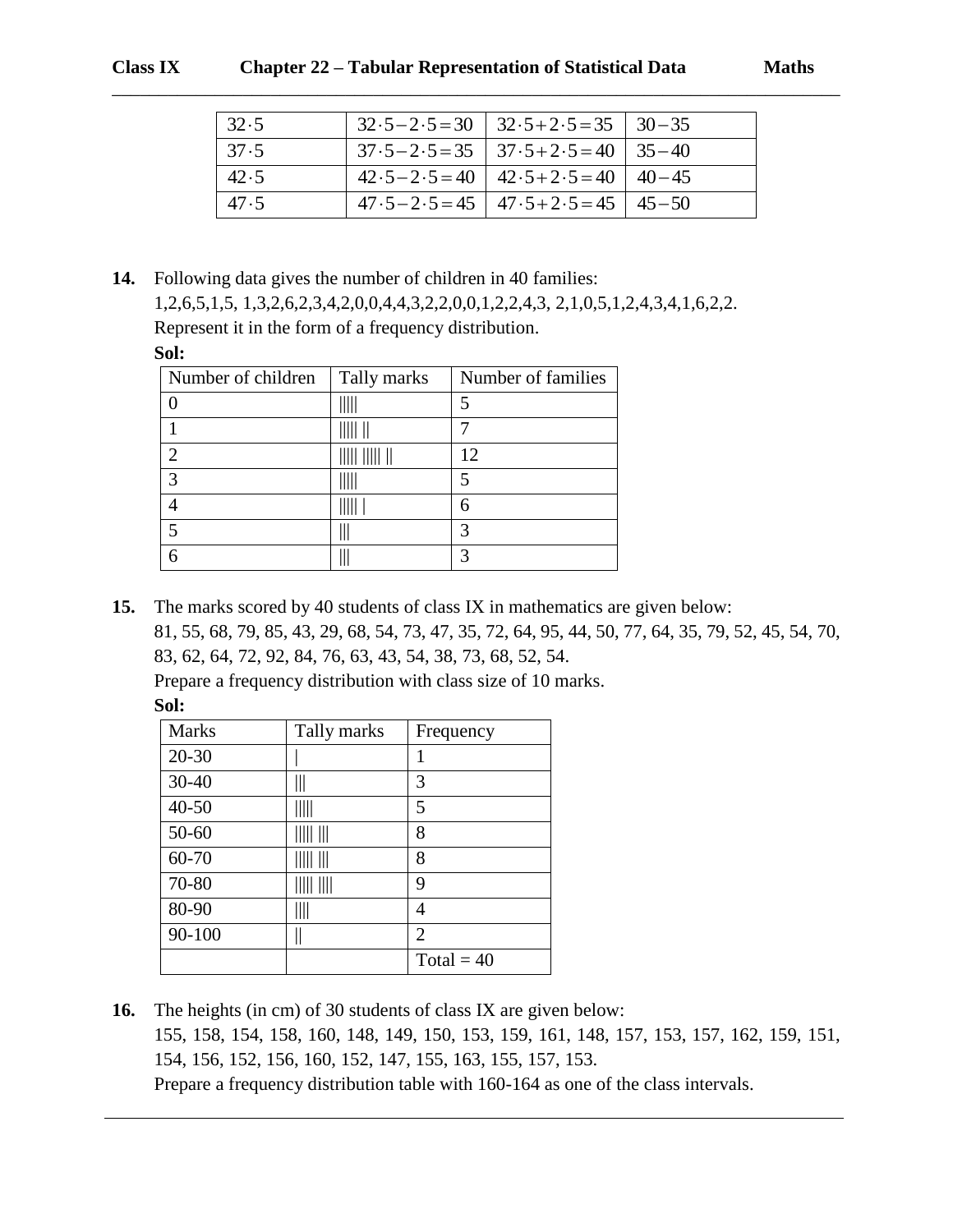| Sol:           |             |              |  |  |
|----------------|-------------|--------------|--|--|
| Height (in cm) | Tally marks | Frequency    |  |  |
| 145-149        |             |              |  |  |
| 150-154        |             | 9            |  |  |
| 155-159        |             | 12           |  |  |
| 160-164        |             | 5            |  |  |
|                |             | Total = $30$ |  |  |

**17.** The monthly wages of 30 workers in a factory are given below:

83.0, 835, 890, 810, 835, 836, 869, 845, 898, 890, 820, 860, 832, 833, 855, 845, 804, 808, 812, 840, 885, 835, 836, 878, 840, 868, 890, 806, 840, 890.

\_\_\_\_\_\_\_\_\_\_\_\_\_\_\_\_\_\_\_\_\_\_\_\_\_\_\_\_\_\_\_\_\_\_\_\_\_\_\_\_\_\_\_\_\_\_\_\_\_\_\_\_\_\_\_\_\_\_\_\_\_\_\_\_\_\_\_\_\_\_\_\_\_\_\_\_\_\_

Represent the data in the form of a frequency distribution with class size 10.

**Sol:**

| Height (in cm) | Tally marks | Frequency    |
|----------------|-------------|--------------|
| 800-810        | Ш           | 3            |
| 810-820        |             | 2            |
| 820-830        |             | 1            |
| 830-840        | IIII IIII   | 8            |
| 840-850        | IIIII       | 5            |
| 850-860        |             | 1            |
| 860-870        | 111         | 3            |
| 870-880        |             | 1            |
| 880-890        |             | 1            |
| 890-900        | IIIII       | 5            |
|                |             | Total = $30$ |

**18.** The daily maximum temperatures (in degree celsius) recorded in a certain city during the month of November are as follows:

25.8, 24.5, 25.6, 20.7, 21.8, 20.5, 20.6, 20.9, 22.3, 22.7, 23.1, 22.8, 22.9, 21.7, 21.3, 20.5, 20.9, 23.1, 22.4, 21.5, 22.7, 22.8, 22.0, 23.9, 24.7, 22.8, 23.8, 24.6, 23.9, 21.1

Represent them as a frequency distribution table with class size 1°C.

| Maximum temperature (in<br>degree celcius) | Tally marks | Frequency |
|--------------------------------------------|-------------|-----------|
| $20.0 - 21.0$                              | IIIII I     | 6         |
| $21 \cdot 0 - 22 \cdot 0$                  |             |           |
| $22 \cdot 0 - 23 \cdot 0$                  | IIIII IIII  | 9         |
| $23.0 - 24.0$                              |             |           |
| $24.0 - 25.0$                              |             | 3         |

**Sol:**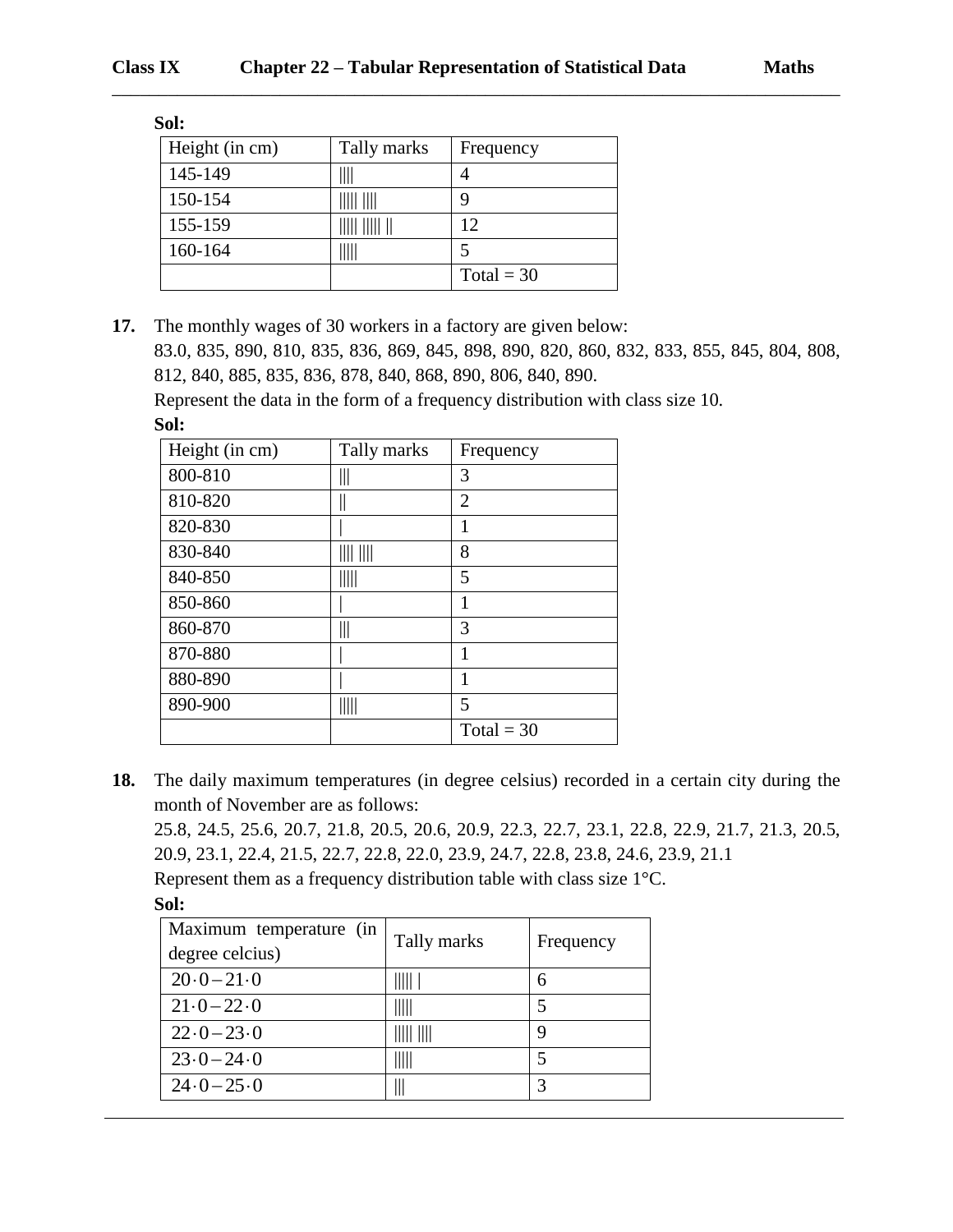| $25.0 - 26.0$ | ∼            |
|---------------|--------------|
|               | $Total = 30$ |

**19.** Construct a frequency table with equal class intervals from the following data on the monthly wages (in rupees) of 28 laborers working in a factory, taking one of the class intervals as 210-230 (230 not included):

\_\_\_\_\_\_\_\_\_\_\_\_\_\_\_\_\_\_\_\_\_\_\_\_\_\_\_\_\_\_\_\_\_\_\_\_\_\_\_\_\_\_\_\_\_\_\_\_\_\_\_\_\_\_\_\_\_\_\_\_\_\_\_\_\_\_\_\_\_\_\_\_\_\_\_\_\_\_

220, 268, 258, 242, 210, 268, 272, 242, 311, 290, 300, 320, 319, 304, 302, 318, 306, 292, 254, 278, 210, 240, 280, 316, 306, 215, 256, 236.

| Monthly wages (in<br>rupees) | Tally marks                     | Frequency    |
|------------------------------|---------------------------------|--------------|
| 210-230                      | $\parallel$                     | 4            |
| 230-250                      | $\parallel$                     | 4            |
| 250-270                      | $\parallel \parallel \parallel$ | 5            |
| 270-290                      | $\mathbb I$                     | 3            |
| 290-310                      |                                 |              |
| 310-330                      | Ш                               | 5            |
|                              |                                 | $Total = 28$ |

**20.** The daily minimum temperatures in degrees Ce1siu& recorded in a certain Arctic region are as follows:

−12.5, −10.8, −18.6, −8.4, −10.8, −4.2, −4.8, −6.7, −13.2, −11.8, −2.3, 1.2, 2.6, 0, 2.4, 0, 3.2, 2.7, 3.4, 0, − 2.4, − 2.4, 0, 3.2, 2.7, 3.4, 0, − 2.4, − 5.8, -8.9, 14.6, 12.3, 11.5, 7.8, 2.9.

Represent them as frequency distribution table taking  $-19.9$  to  $-15$  as the first class interval.

**Sol:**

Since first class interval is frequency distribution with lower limit included and upper limit excluded is

| Temperature       | Tally marks                               | Frequency |
|-------------------|-------------------------------------------|-----------|
| $-19.9$ to $-15$  |                                           | 2         |
| $-15$ to $-10-1$  | III IIII                                  |           |
| $-10.1$ to $-5.2$ | $\parallel \parallel \parallel \parallel$ | 5         |
| $-5.2$ to $-0.3$  | Ш                                         |           |
| $-0.3$ to $-4.6$  |                                           | 17        |
| Total             |                                           | 35        |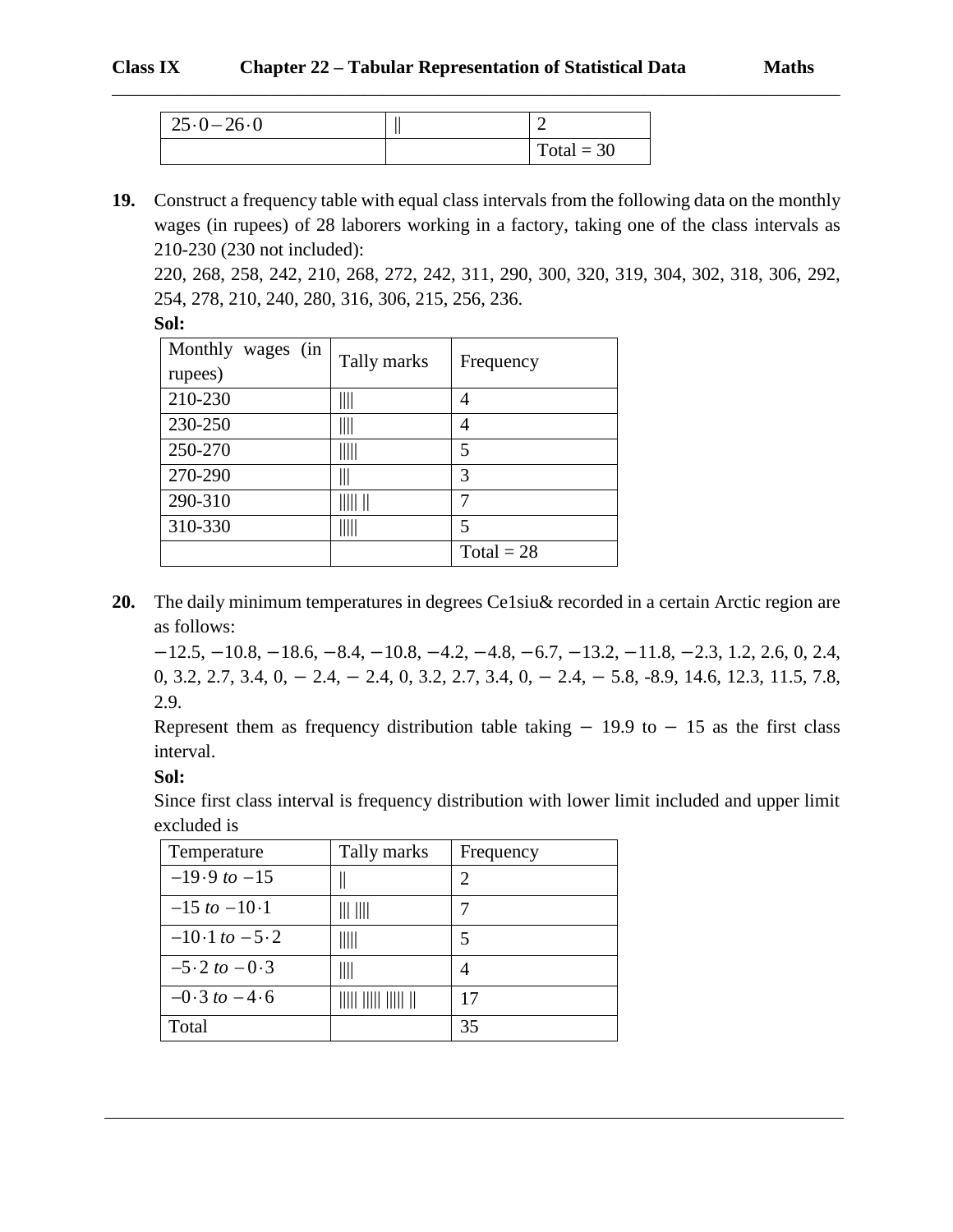**21.** The blood groups of 30 students of class VIII are recorded as follows: A, B, O, O, AB, O, A, O, B, A, O, B, A, O, O, A, AB, O, A, A, O, O, AB, B, A, O, B, A, B, O

\_\_\_\_\_\_\_\_\_\_\_\_\_\_\_\_\_\_\_\_\_\_\_\_\_\_\_\_\_\_\_\_\_\_\_\_\_\_\_\_\_\_\_\_\_\_\_\_\_\_\_\_\_\_\_\_\_\_\_\_\_\_\_\_\_\_\_\_\_\_\_\_\_\_\_\_\_\_

Represent this data in the form of a frequency distribution table. Find out which is the most Common and which is the rarest blood group among these students.

**Sol:** Here 9 students have blood groups *A as B* ,6 ,3 as AB and as O.

So the table representing the data is as follows

| Blood group | Number of students |
|-------------|--------------------|
|             |                    |
|             |                    |
| AB          |                    |
|             | 12                 |
| Total       | 30                 |

As 12 students have the blood group O and 3 have their blood group is AB. Clearly, the most common blood group among these students is 0 and the rarest blood group among these students is 0 and the rarest blood group among these students is AB

**22.** Three coins were tossed 30 times. Each time the number of head occurring was noted down as follows:

| $0 \t 1 \t 2 \t 2 \t 1 \t 2 \t 3 \t 1 \t 3 \t 0$ |  |  |  |  |  |
|--------------------------------------------------|--|--|--|--|--|
| $1 \t 3 \t 1 \t 1 \t 2 \t 2 \t 0 \t 1 \t 2 \t 1$ |  |  |  |  |  |
| 3 0 0 1 1 2 3 2 2 0                              |  |  |  |  |  |

**Sol:**

By observing the data given above following frequency distribution table can be constructed

| Number of heads | Number of times (frequency) |
|-----------------|-----------------------------|
|                 | 6                           |
|                 |                             |
|                 |                             |
|                 |                             |
| Total           |                             |

**23.** Thirty children were asked about the number of hours they watched T.V. programmers in the previous week. The results were found as follows:

| $1 \t 6 \t 2 \t 3 \t 5 \t 12 \t 5 \t 8 \t 4 \t 8$ |  |  |  |  |  |
|---------------------------------------------------|--|--|--|--|--|
| 10 3 4 12 2 8 15 1 17 6                           |  |  |  |  |  |
| 3 2 8 5 9 6 8 7 14 12                             |  |  |  |  |  |

- (i) Make a grouped frequency distribution table for this data, taking class width 5 and one of the class intervals as  $5 - 10$ .
- (ii)How many children watched television for 15 or more hours a week?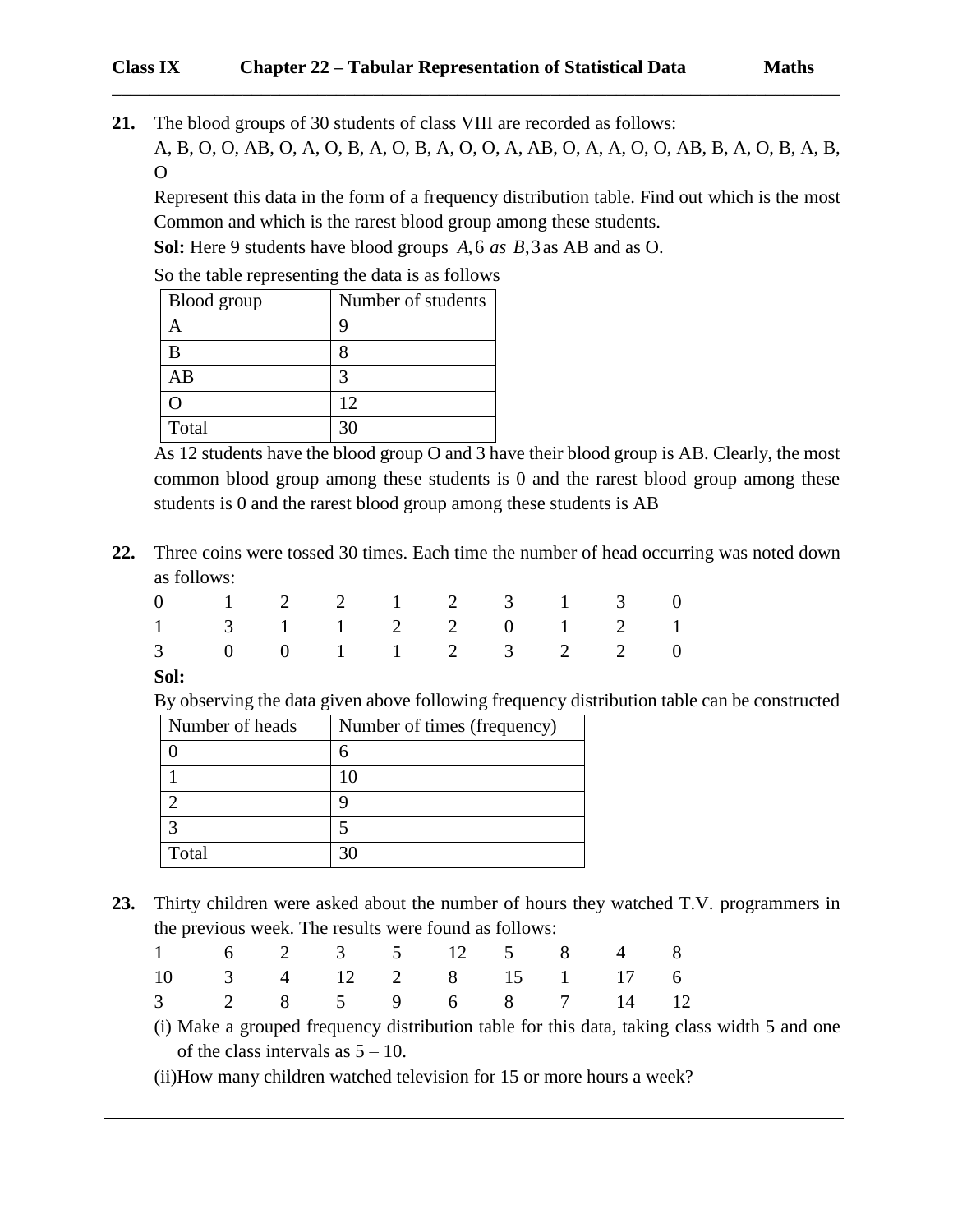**Sol:**

(i) Class intervals will be  $0 - 5, 5 - 10, 10 - 15,$ ............

The grouped frequency distribution table is as follows

| Hours     | Number of children |
|-----------|--------------------|
| $0 - 5$   | 10                 |
| $5 - 10$  | 13                 |
| $10 - 15$ |                    |
| $15 - 20$ | າ                  |
| Total     | 30                 |

(ii) The number of children, who watched TV for 15 or more hours a week is 2 (i.e., number of children in class interval  $15-20$ ).

### **Exercise – 22.2**

**1.** Define cumulative frequency distribution.

**Sol:**

Cumulative frequency distribution: A table which displays the manner in which cumulative frequencies are distributed over various classes is called a cumulative frequencies (or) cumulative frequencies distribution table.

**2.** Explain the difference between a frequency distribution and a cumulative frequency distribution.

**Sol:**

Frequencies table or frequency distribution is a method to represent raw data in the form from which one can easily understand the information contained in a raw data , where as a table which plays the manner in which cumulative frequencies are distributed over various classes is called a cumulative frequency distribution.

**3.** The marks scored by 55 students in a test are given below:

| <b>Marks</b>    | U-J | ㄱ– | 10-15 | $15 - 20$ | $20 - 25$ | $25 - 30$ | 30-35 |
|-----------------|-----|----|-------|-----------|-----------|-----------|-------|
| No. of students | ∸   |    | ⊥J    |           |           |           |       |

Prepare a cumulative frequency table:

**Sol:**

| <b>Marks</b> | No. of students | <b>Marks</b> | Cumulative frequency |
|--------------|-----------------|--------------|----------------------|
| $0 - 5$      |                 | Less than 5  |                      |
| $5 - 10$     |                 | Less than 10 |                      |
| $10-15$      | $\mathbf{z}$    | Less than 15 |                      |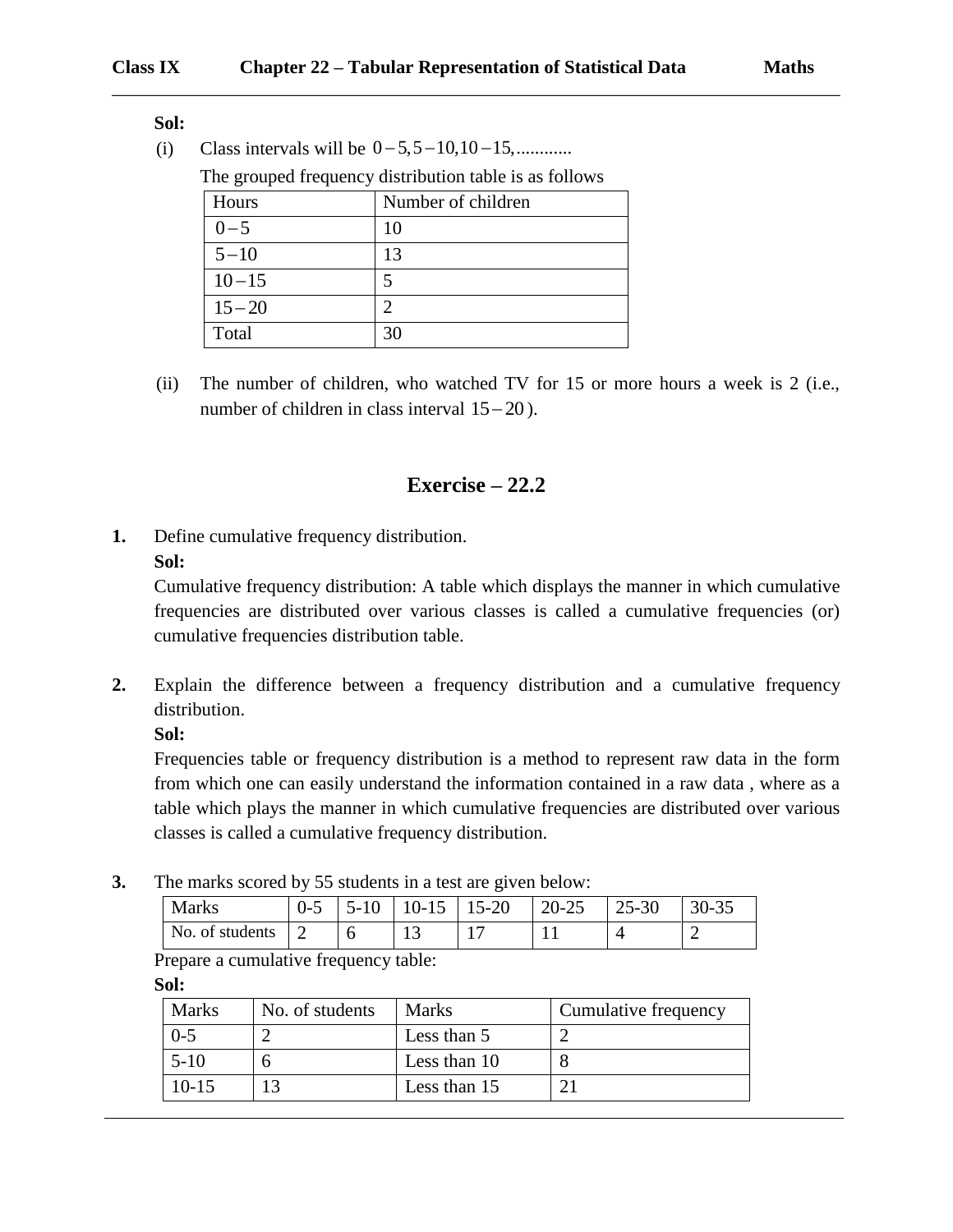| $15 - 20$ |          | Less than 20 | 38 |
|-----------|----------|--------------|----|
| $20 - 25$ |          | Less than 25 | 49 |
| $25 - 30$ |          | Less than 30 | 53 |
| $30 - 35$ |          | Less than 35 | 55 |
|           | $N = 55$ |              |    |

**4.** Following are the ages of360 patients getting medical treatment in a hospital on a day:

| Age (in $10-20$ ) | $ 20-30$ | $ 30-40\rangle$ | $ 40-50 $ | $150-60$ | 60-70 |
|-------------------|----------|-----------------|-----------|----------|-------|
| vears):           |          |                 |           |          |       |
| No. of $90$       | 50       | 60              | 80        | 50       | 30    |
| Patients:         |          |                 |           |          |       |

Construct a cumulative frequency distribution.

**Sol:**

| Age (in years) | No. of students | Age (in years) | Cumulative frequency |
|----------------|-----------------|----------------|----------------------|
| $10 - 20$      | 90              | Less than 20   | 90                   |
| $20 - 30$      | 50              | Less than 30   | 140                  |
| $30 - 40$      | 60              | Less than 40   | 200                  |
| $40 - 50$      | 80              | Less than 50   | 280                  |
| $50 - 60$      | 50              | Less than 60   | 330                  |
| 60-70          | 30              | Less than 70   | 360                  |
|                | $N = 360$       |                |                      |

**5.** The water bills (in rupees) of 32 houses in a certain street for the period 1.1.98 to. 31.3.98 are given below:

56, 43, 32, 38, 56, 24, 68, 85, 52, 47, 35, 58, 63, 74, 27, 84, 69, 35, 44, 75, 55, 30, 54, 65, 45, 67, 95, 72, 43, 65, 35, 59.

Tabulate the data and resent the data as a cumulative frequency table using 70-79 as one of the class intervals.

**Sol:**

The minimum bill is *Rs* 24.

Maximum bill is *Rs* 95.

Range = maximum bill – minimum bill  $= 95 - 24$  $= 71$ Given class in terval is  $70 - 79$ , So class size  $= 79 - 70 = 9$  $\therefore$  Number of classes =  $\frac{\text{Range}}{\text{class size}} = \frac{71}{9}$  $= 7.88$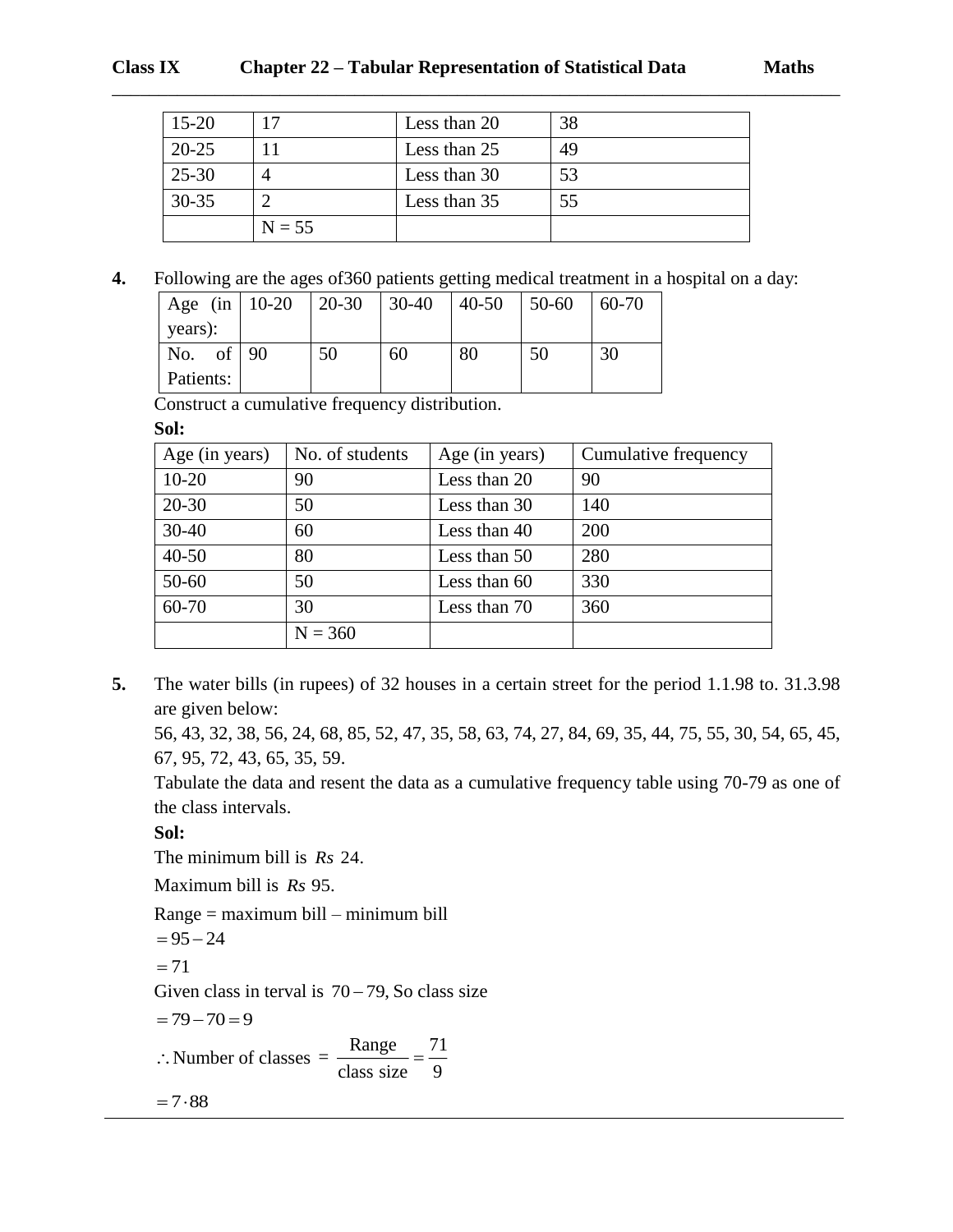| The cumulative frequency distribution table is as |                           |                      |  |  |
|---------------------------------------------------|---------------------------|----------------------|--|--|
| <b>Bills</b>                                      | No. of houses (Frequency) | Cumulative frequency |  |  |
| $16-25$                                           |                           |                      |  |  |
| 25-34                                             | 3                         | 4                    |  |  |
| 34-43                                             | 5                         | 9                    |  |  |
| $43 - 52$                                         | 4                         | 13                   |  |  |
| $52 - 61$                                         | 7                         | 20                   |  |  |
| 61-70                                             | 6                         | 26                   |  |  |
| 70-79                                             | 3                         | 29                   |  |  |
| 79-88                                             | 2                         | 31                   |  |  |
| 88-97                                             |                           | 32                   |  |  |

 $\therefore$  Number of classes = 8

**6.** The number of books in different shelves of a library are as follows:

30, 32, 28, 24, 20, 25, 38, 37, 40, 45, 16, 20

19, 24, 27, 30, 32, 34, 35, 42, 27, 28, 19, 34,

38, 39, 42, 29, 24, 27, 22, 29, 31, 19, 27, 25

28, 23, 24, 32, 34, 18, 27, 25, 37, 31, 24, 23,

43, 32, 28, 31, 24, 23, 26, 36, 32, 29, 28, 21.

Prepare a cumulative frequency distribution table using 45-49 as the last class interval. **Sol:**

Minimum number of book shelves is 16 and maximum number of book shelves is 45 Range = maximum B. S – Minimum B. S

 $= 45 - 16$ 

 $= 29$ 

Given class interval  $= 45 - 49$ . So class size

$$
=49-45=4.
$$

 $\therefore$  Number of classes  $=\frac{\text{Range}}{\text{Area}} = \frac{29}{4} = 7.25$  $=\frac{2}{\text{Class size}} = \frac{2}{4}$ 

 $\Rightarrow$  Number of classes = 8.

The cumulative frequencies distribution is as

| No. of Books | No. of shelves (Frequency) | Cumulative frequency |
|--------------|----------------------------|----------------------|
| $13 - 17$    |                            |                      |
| $17 - 21$    | 6                          |                      |
| $21 - 25$    |                            | 18                   |
| 25-29        | ۱5                         | 33                   |
| 29-33        |                            | 45                   |
| 33-37        |                            | 50                   |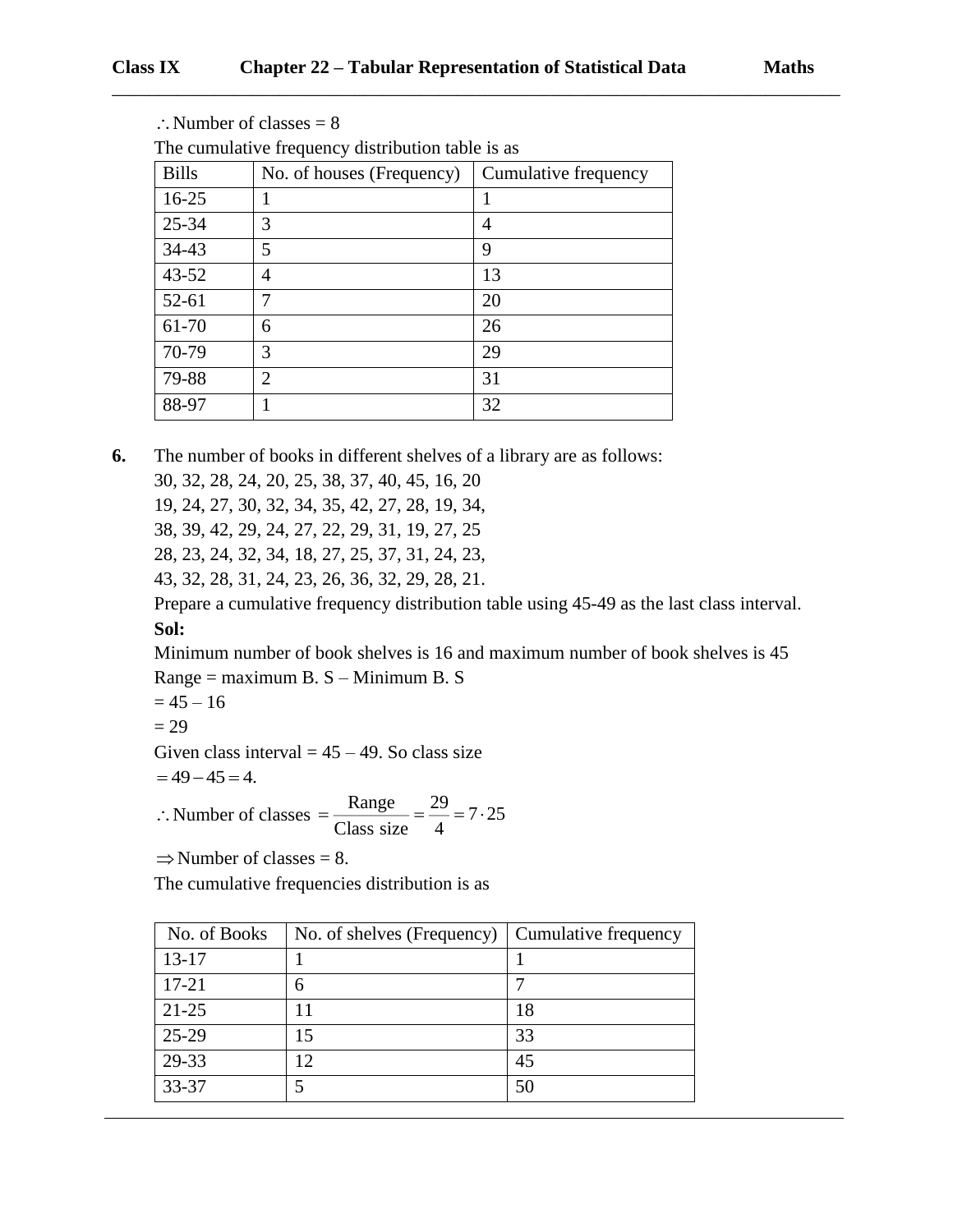| $37-41$   |   | $\epsilon$<br>50 |
|-----------|---|------------------|
| $41 - 45$ | ັ | 59               |
| 45-49     |   | 60               |

# **7.** Given below are the cumulative frequencies showing the weights of 685 students of a school. Prepare a frequency distribution table.

\_\_\_\_\_\_\_\_\_\_\_\_\_\_\_\_\_\_\_\_\_\_\_\_\_\_\_\_\_\_\_\_\_\_\_\_\_\_\_\_\_\_\_\_\_\_\_\_\_\_\_\_\_\_\_\_\_\_\_\_\_\_\_\_\_\_\_\_\_\_\_\_\_\_\_\_\_\_

| Weight (in kg) | No. of students |
|----------------|-----------------|
| Below 25       | $\theta$        |
| Below 30       | 24              |
| Below 35       | 78              |
| Below 40       | 183             |
| Below 45       | 294             |
| Below 50       | 408             |
| Below 55       | 543             |
| Below 60       | 621             |
| Below 65       | 674             |
| Below 70       | 685             |

**Sol:**

| Weight (in kg) | No. of students | Class interval | Frequency         |
|----------------|-----------------|----------------|-------------------|
| Below 30       | 24              | $25 - 30$      | $24 - 0 = 24$     |
| Below 35       | 78              | $30 - 35$      | $78 - 24 = 54$    |
| Below 40       | 183             | $35-40$        | $183 - 78 = 105$  |
| Below 45       | 294             | $40 - 45$      | $294 - 183 = 111$ |
| Below 50       | 408             | $45 - 50$      | $408 - 294 = 114$ |
| Below 55       | 543             | $50 - 55$      | 543-408=135       |
| Below 60       | 621             | $55 - 60$      | $621 - 543 = 78$  |
| Below 65       | 674             | $60 - 65$      | $674 - 621 = 53$  |
| Below 70       | 685             | 65-70          | $685-674=11$      |

**8.** The following cumulative frequency distribution table shows the daily electricity consumption (in kW) of 40 factories in an industrial state:

| Consumption (in kW)                                                          | No. of Factories |  |
|------------------------------------------------------------------------------|------------------|--|
| Below 240                                                                    |                  |  |
| Below 270                                                                    | 4                |  |
| Below 300                                                                    | 8                |  |
| Below 360                                                                    | 24               |  |
| Below 390                                                                    | 38               |  |
| Below 420                                                                    | 40               |  |
| $\left( \cdot \right)$<br>Denneseut this es a fue suen en distuiturien tekle |                  |  |

(i) Represent this as a frequency distribution table.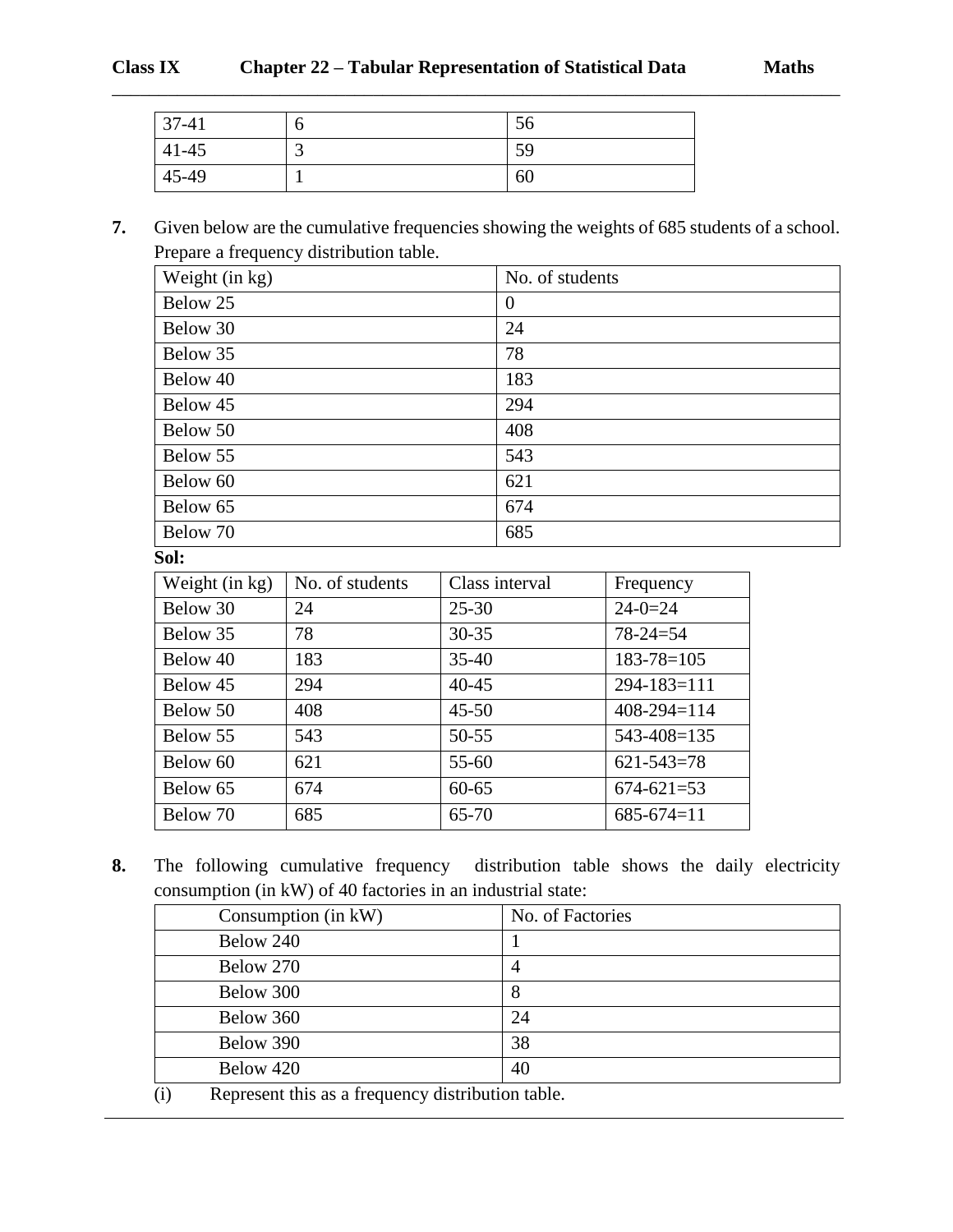(ii) Prepare a cumulative frequency table.

**Sol:**

| (i)                 |                  |                |               |
|---------------------|------------------|----------------|---------------|
| Consumption (in kg) | No. of factories | Class interval | Frequency     |
| Below 240           |                  | $0-240$        |               |
| Below 270           | 4                | 240-270        | $4-1=3$       |
| Below 300           | 8                | 270-300        | $8 - 4 = 4$   |
| Below 330           | 24               | 300-330        | $24 - 8 = 16$ |
| Below 360           | 33               | 330-360        | $33 - 24 = 9$ |
| Below 390           | 38               | 360-390        | $38 - 33 = 5$ |
| Below 420           | 40               | 390-420        | $40 - 38 = 2$ |

\_\_\_\_\_\_\_\_\_\_\_\_\_\_\_\_\_\_\_\_\_\_\_\_\_\_\_\_\_\_\_\_\_\_\_\_\_\_\_\_\_\_\_\_\_\_\_\_\_\_\_\_\_\_\_\_\_\_\_\_\_\_\_\_\_\_\_\_\_\_\_\_\_\_\_\_\_\_

(ii)

| Class interval | Frequency      | Consumption (in kw) | No. of factories |
|----------------|----------------|---------------------|------------------|
| $0-240$        |                | More than 0         | 40               |
| 240-270        | 3              | More than 240       | $40-1=39$        |
| 270-300        | 4              | More than 270       | $39 - 3 = 36$    |
| 300-330        | 16             | More than 300       | $36 - 4 = 32$    |
| 330-360        | 9              | More than 330       | $32-16=16$       |
| 360-390        | 5              | More than 360       | $16-9=7$         |
| 390-420        | $\overline{2}$ | More than 390       | $7 - 5 = 2$      |
|                |                | More than 420       | $2 - 2 = 0$      |
|                | $N = 40$       |                     |                  |

**9.** Given below is a cumulative frequency distribution table showing the ages of people living in a locality:

| Ace in years | No. of persons |
|--------------|----------------|
| Above 108    | $\theta$       |
| Above 96     |                |
| Above 84     | 3              |
| Above 72     | 5              |
| Above 60     | 20             |
| Above 48     | 158            |
| Above 36     | 427            |
| Above 24     | 809            |
| Above 12     | 1026           |
| Above 0      | 1124           |

Prepare a frequency distribution table